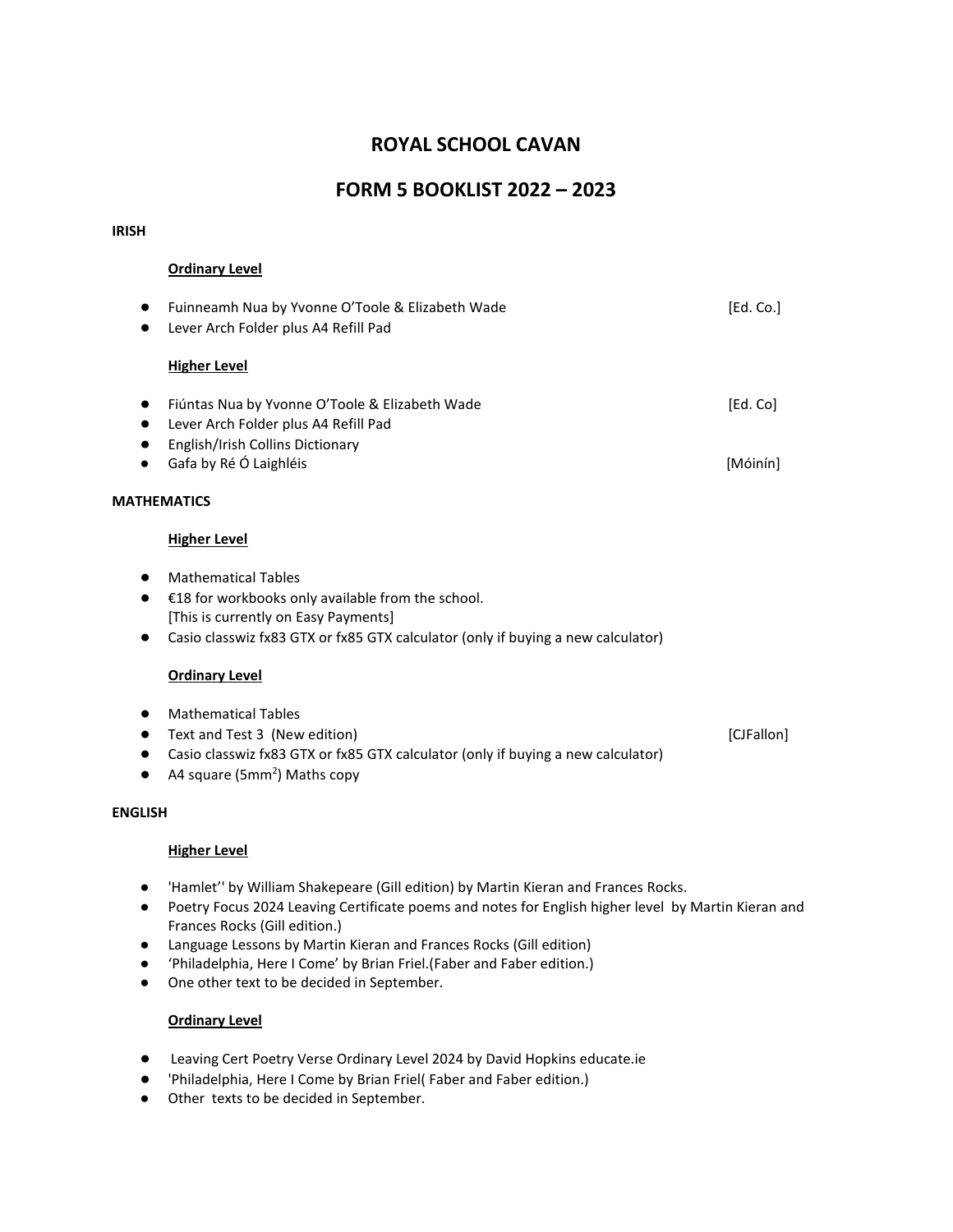### **GEOGRAPHY**

● Planet & People 3<sup>rd</sup> Edition Core Book Leaving Certificate Geography by Sue Honan & Sue Mulholland [Mentor]

# **BIOLOGY**

| $\bullet$         | Biology Plus by Michael O'Callaghan<br>A4 Lever Arch Folder with Dividers, A4 refill pad<br>A4 Scientific Notebook, Hardback                                      | [Ed. Co] |
|-------------------|-------------------------------------------------------------------------------------------------------------------------------------------------------------------|----------|
| <b>FRENCH</b>     |                                                                                                                                                                   |          |
|                   | Tout va bien - textbook and workbook (3 <sup>rd</sup> edition, 2019) by Dervla Murphy<br>[Folens]<br>French - English Dictionary<br>Accent Français by Cian Hogan | [Folens] |
| <b>ACCOUNTING</b> |                                                                                                                                                                   |          |
|                   | Textbook (second-hand) available from school for rental. Cost €5.<br>A4 Lever Arch Folder with Divider                                                            |          |
| <b>BUSINESS</b>   |                                                                                                                                                                   |          |
| ٠<br>٠            | Inside Business (Textbook & Workbook) by Keilthy & O'Byrne<br>Two A4 Hardback Copies<br>A4 Lever Arch Folder                                                      | [Ed. Co] |

#### **HOME ECONOMICS**

- A4 Lever Arch Folder with Dividers and polypockets, 2 A4 Hardback copybooks (not spiral bound)
- Home Economics S&S Exam Papers (Higher and Ordinary Combined) [Ed. Co]

# **TECHNOLOGY**

● Technology for Leaving Certificate by Grainne Enright **[Golden Key]** [Golden Key]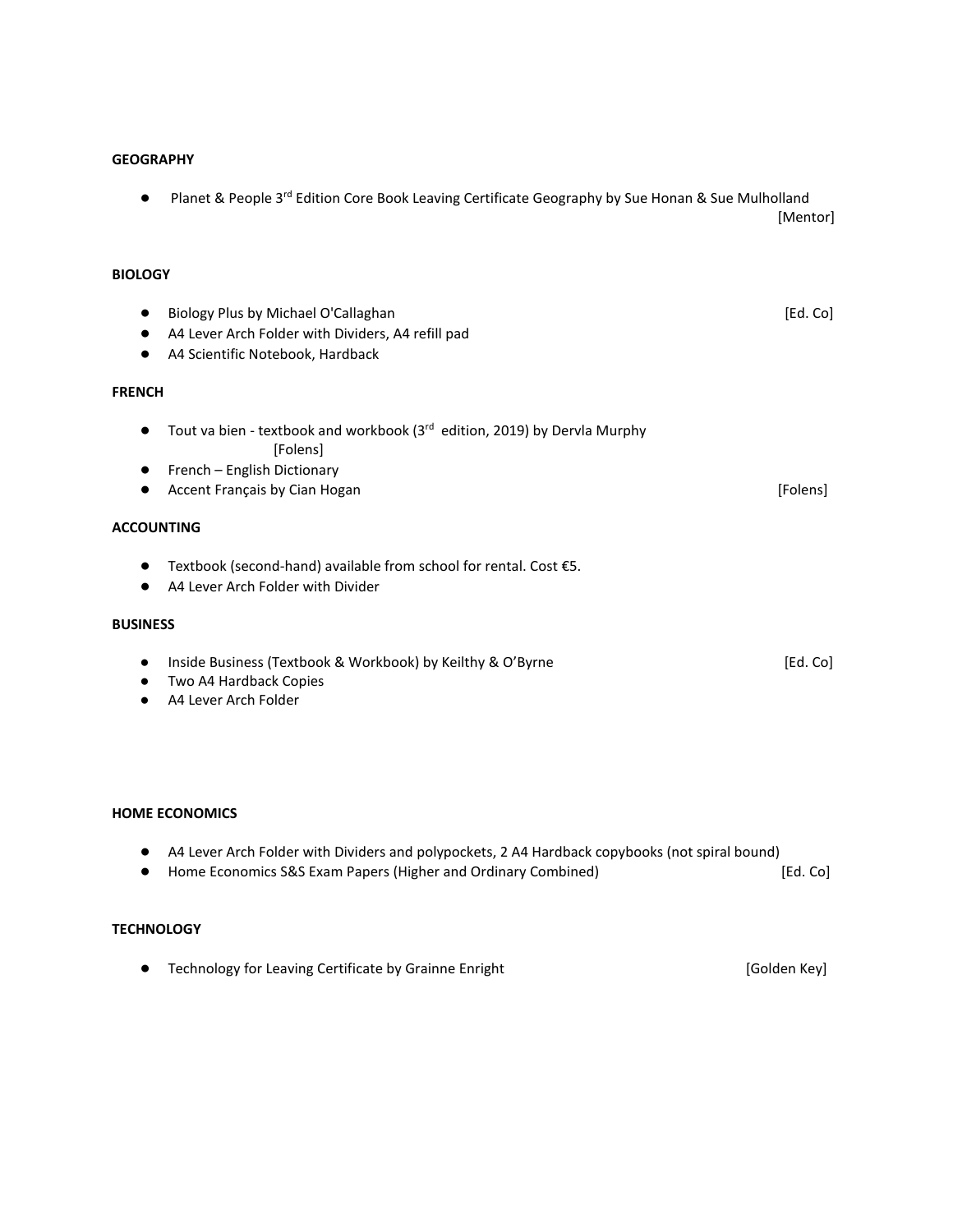## **AGRICULTURAL SCIENCE**

|                               | Rooting for knowledge textbook and lab book<br>A4 Lever Arch Folder with Dividers, Hardback A4 scientific copy, Hardback standard copy                                                | [Lettertech]            |
|-------------------------------|---------------------------------------------------------------------------------------------------------------------------------------------------------------------------------------|-------------------------|
| <b>CHEMISTRY</b><br>$\bullet$ | Revise Chemistry Live (not textbook, revision book)<br>Chemistry Live Student Laboratory Notebook<br>Casio classwiz fx83 GTX or fx85 GTX calculator (only if buying a new calculator) | [Folens]<br>[Folens]    |
| <b>HISTORY</b><br>$\bullet$   | Modern Ireland <sup>4th</sup> Edition by Gerard Brockie & Raymond Walshe<br>Modern Europe and the Wider World 4 <sup>th</sup> Edition (Gill)                                          | (Gill)]                 |
| <b>MUSIC</b>                  | Leaving Cert Music Workbook Course A by Mary Costello<br>Leaving Cert Music Prescribed Scores:<br>1. Bach Cantata BWV 78                                                              | [Folens]<br>[Eulenberg] |
|                               | 2. Tchaikovsky Romeo and Juliet Fantasy Overture<br>3. Gerald Barry Piano Quartet No. 1<br>Music manuscript book                                                                      | [Eulenberg]             |

Please note the above prescribed scores can be purchased from Easons Main St. Cavan or Opus II, South Great Georges St. Dublin. TEL: 01 6778571

#### **DESIGN AND COMMUNICATION GRAPHICS**

- Adjustable set square
- Plane and Descriptive Geometry **because the control of the COS** Solutions [DCG Solutions]
- Applied Graphics [DCG Solutions]

# **ART**

- New Appreciating Art, Visual Studies for LC by Aine nI Chartnaigh and Aidan O'Sullivan
- Two A4 soft copies
- Refill pad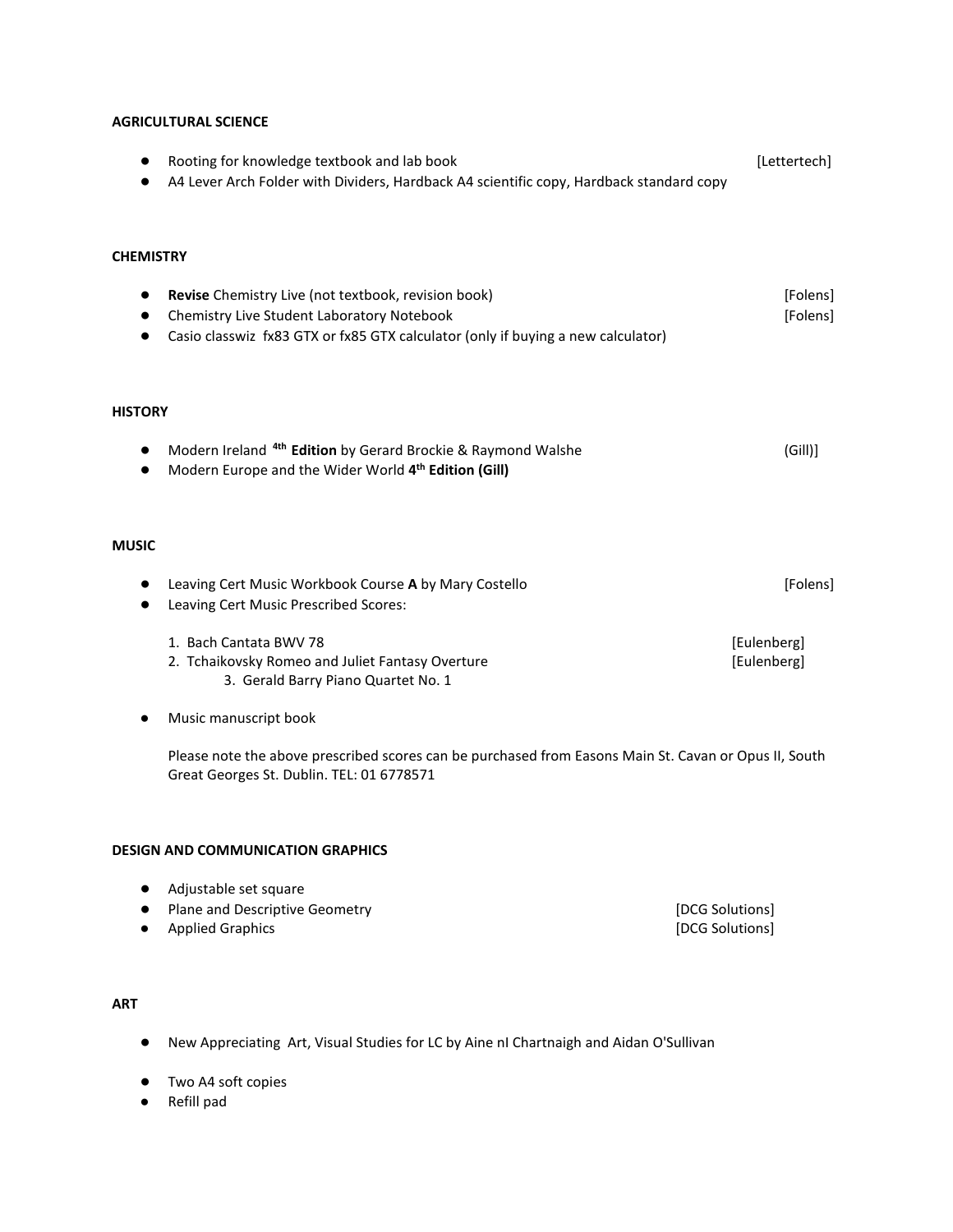● A4 Lever Arch Folder and poly-pockets

#### Art Equipment

- A3 Sketchbook book style
- A2 Plastic Folder with handles
- A4 zip lock folder to hold equipment
- Acrylic paints
- Set of paint brushes
- Watercolours
- Water colouring pencils 24 or 36 set
- Drawings pencils,2B,4B,6B,8B
- Pritt stick
- Scissors
- **Ruler**
- Markers
- Oil pastels

# **WELL-BEING**

● Ways to Well-Being; a well- being course for students by John Doran (€13.50 -**PURCHASE FROM SCHOOL**)

# **Note:**

[highstreetbooks.ie](http://highstreetbooks.ie/) has some workbooks available to buy separately to the textbook (see list below). You can also buy textbooks if needed. Note while they do SECONDHAND BOOKS they are NOT AVAILABLE TO BUY ONLINE.

- Fuinneamh Nua workbook is available separately ( [https://highstreetbooks.ie/fuinneamh-nua-2016-workbook-](https://highstreetbooks.ie/fuinneamh-nua-2016-workbook-cleachtadh-don-scrudu-only.html)

[cleachtadh-don-scrudu-only.html](https://highstreetbooks.ie/fuinneamh-nua-2016-workbook-cleachtadh-don-scrudu-only.html) ) - Fiuntas Nua Workbook is available separately ( [https://highstreetbooks.ie/fiuntas-nua-cleachtadh-don](https://highstreetbooks.ie/fiuntas-nua-cleachtadh-don-scrudu-only.html)[scrudu-only.html](https://highstreetbooks.ie/fiuntas-nua-cleachtadh-don-scrudu-only.html) )

- Inside Business workbook is available separately

( [https://highstreetbooks.ie/inside-business-student-activity](https://highstreetbooks.ie/inside-business-student-activity-book.html)[book.html](https://highstreetbooks.ie/inside-business-student-activity-book.html) )

- Chemistry Live Workbook is available

separately [\(https://highstreetbooks.ie/chemistry-live](https://highstreetbooks.ie/chemistry-live-workbook.html)[workbook.html](https://highstreetbooks.ie/chemistry-live-workbook.html) )

-Music prescribed scores available on the site

- Bach Cantata 78 ( [https://highstreetbooks.ie/cantana-no-78](https://highstreetbooks.ie/cantana-no-78-js-bach.html) [js-bach.html](https://highstreetbooks.ie/cantana-no-78-js-bach.html) )